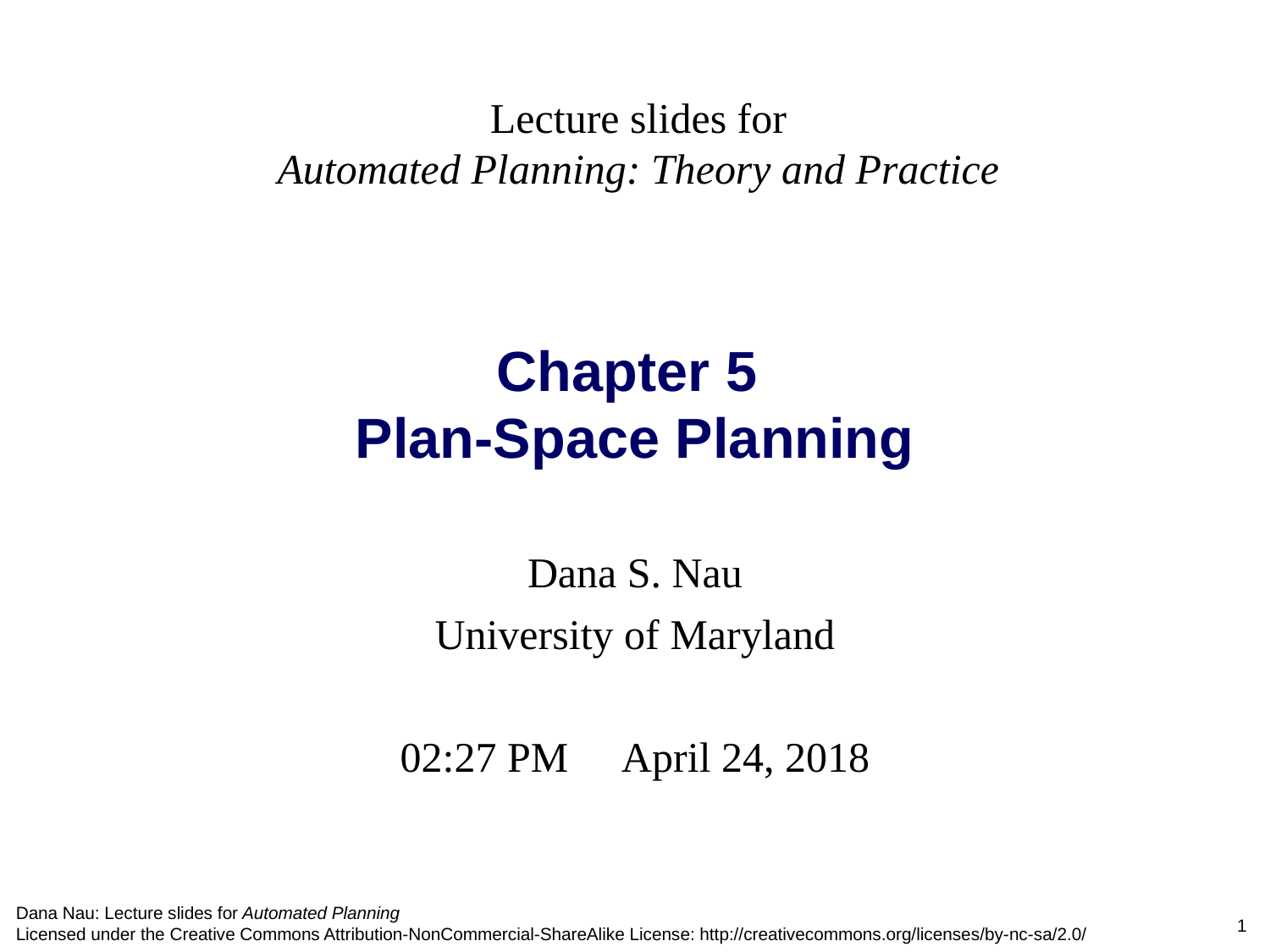#### **Motivation**

- Problem with state-space search
	- $\bullet$  In some cases we may try many different orderings of the same actions before realizing there is no solution



 *Least-commitment strategy:* don't commit to orderings, instantiations, etc., until necessary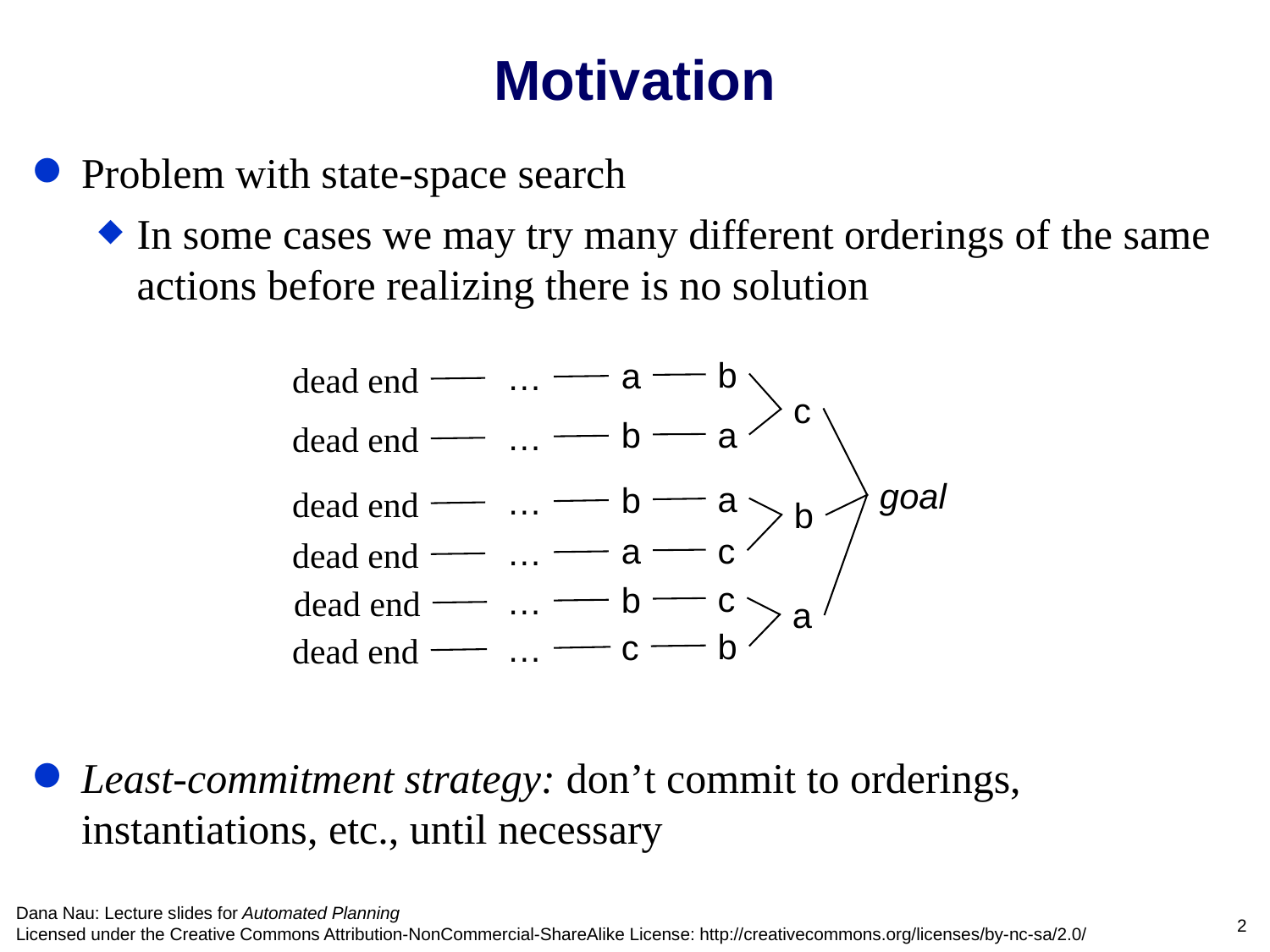#### **Outline**

- Basic idea
- Open goals
- Threats
- The PSP algorithm
- Long example
- Comments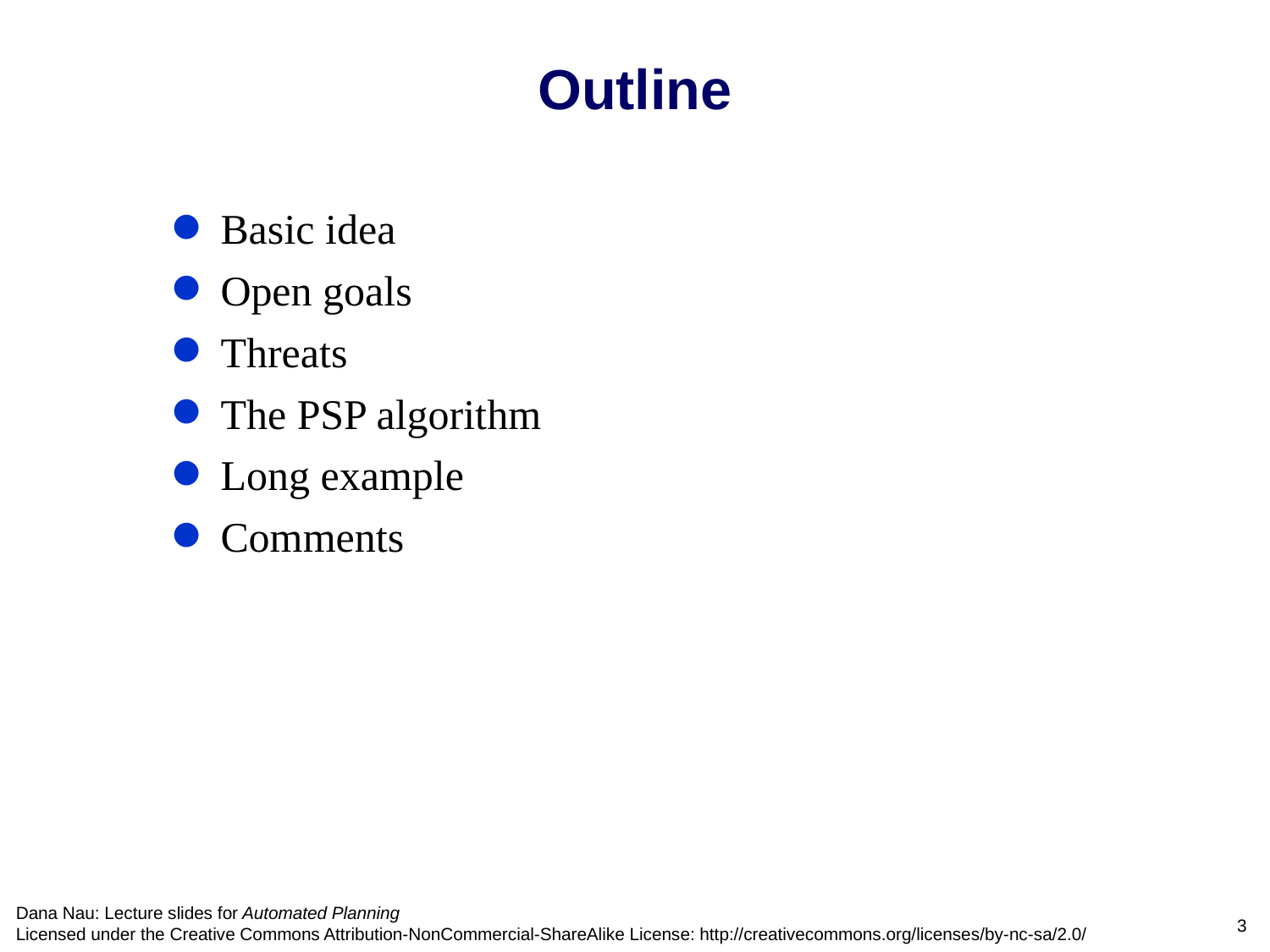#### **Plan-Space Planning - Basic Idea**

- Backward search from the goal
- Each node of the search space is a *partial plan*
	- » A set of partially-instantiated actions
	- » A set of constraints
	- Make more and more refinements, until we have a solution
- Types of constraints:
	- *precedence constraint*: *a* must precede *b*
	- *binding constraints*:
		- <u>≫</u> inequality constraints, e.g.,  $v_1 \neq v_2$  or  $v \neq c$
		- $\rightarrow$  equality constraints (e.g.,  $v_1 = v_2$  or  $v = c$ ) and/or substitutions
	- *causal link*:
		- » use action *a* to establish the precondition *p* needed by action *b*
- How to tell we have a solution: no more *flaws* in the plan
	- Will discuss flaws and how to resolve them



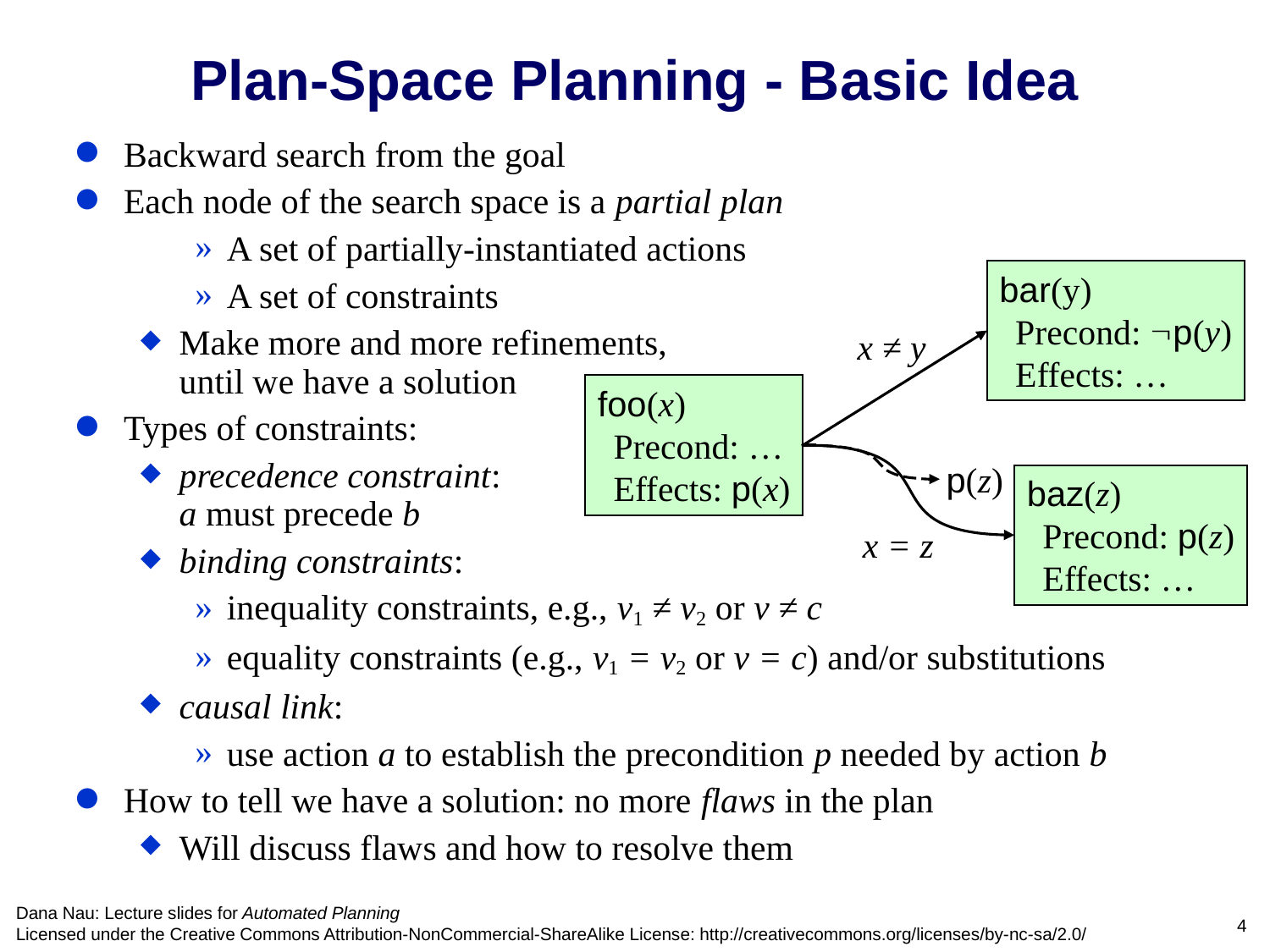## **Flaws: 1. Open Goals**

#### Open goal:

◆ An action a has a precondition p that we haven't decided how to establish

- Resolving the flaw:
	- Find an action b

 $fOO(x)$ Precond: … Effects: p(*x*)

$$
p(z)
$$
\n

| $p(z)$          |
|-----------------|
| Precond: $p(z)$ |
| Effects: ...    |

- (either already in the plan, or insert it)
- that can be used to establish p
	- can precede a and produce p
- Instantiate variables and/or constrain variable bindings
- Create a causal link



Dana Nau: Lecture slides for *Automated Planning*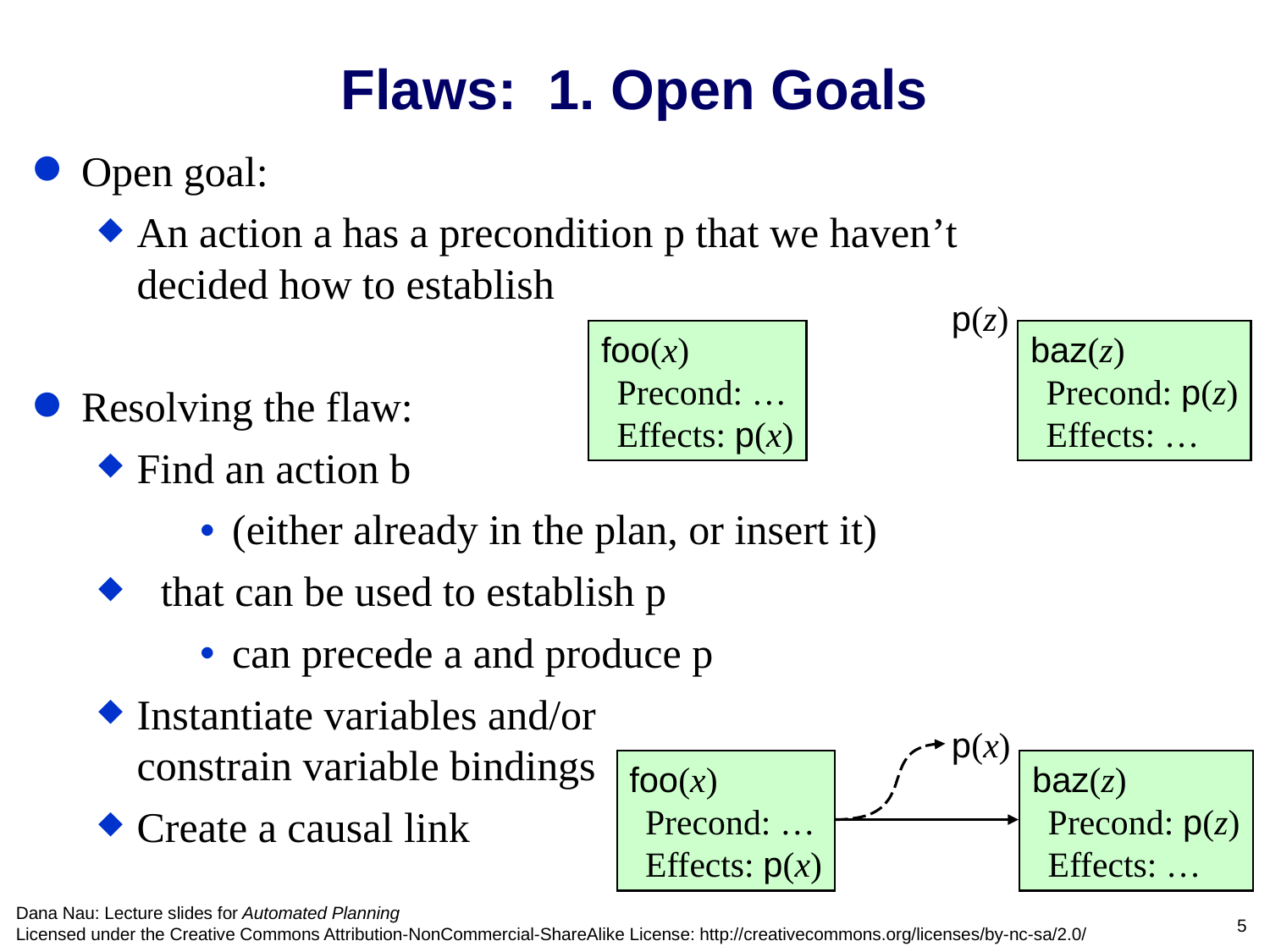#### **Flaws: 2. Threats**

Threat: a deleted-condition interaction

- ◆ Action *a* establishes a precondition (e.g., pq(*x*)) of action *b*
- ◆ Another action *c* is capable of deleting *p*
- Resolving the flaw:
	- impose a constraint to prevent *c* from deleting *p*
- Three possibilities:
	- Make *b* precede *c*
	- Make *c* precede *a*
	- ◆ Constrain variable(s) to prevent *c* from deleting *p*

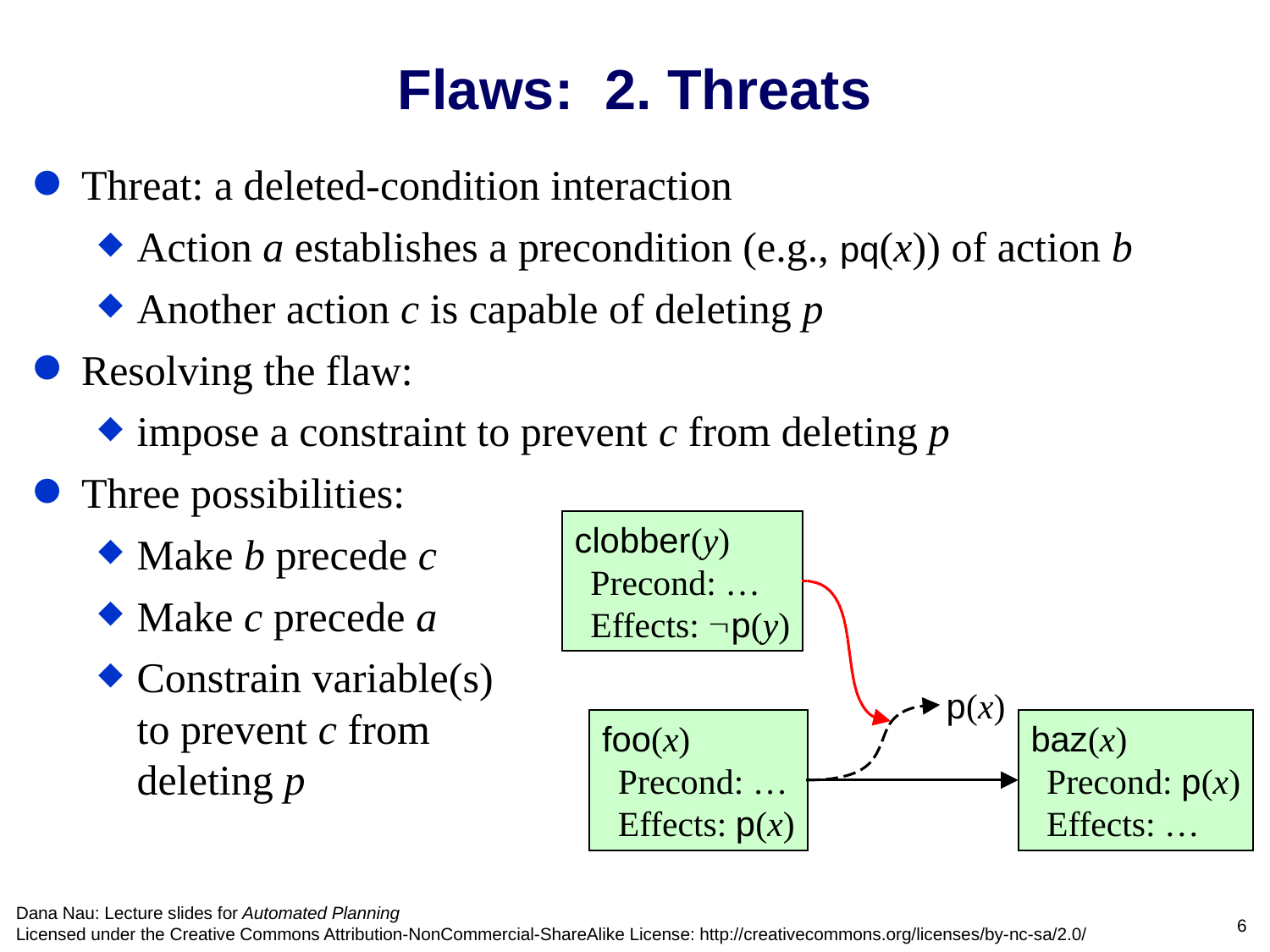# **The PSP Procedure**

```
PSP(\pi)flaws \leftarrow OpenGoals(\pi) \cup Threats(\pi)if flaws = \emptyset then return(\pi)select any flaw \phi \in flawsresolvers \leftarrow \text{Resolve}(\phi, \pi)if resolvers = \emptyset then return(failure)
   nondeterministically choose a resolver \rho \in resolvers\pi' \leftarrow \mathsf{Refine}(\rho, \pi)return(PSP(\pi'))
end
```
- PSP is both sound and complete
- It returns a partially ordered solution plan
	- Any total ordering of this plan will achieve the goals
	- Or could execute actions in parallel if the environment permits it

Dana Nau: Lecture slides for *Automated Planning*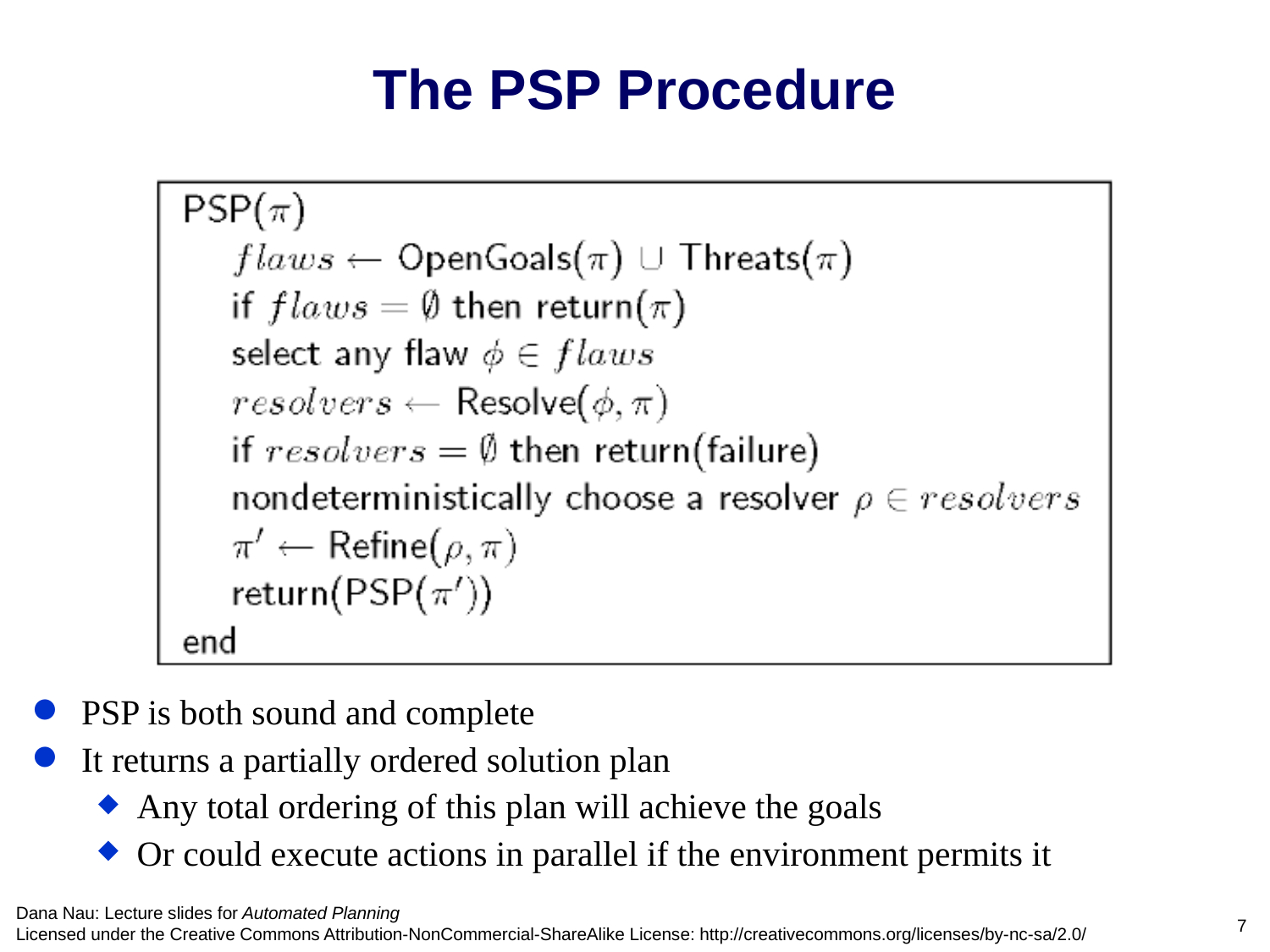### **Example**

- Similar (but not identical) to an example in Russell and Norvig's *Artificial Intelligence: A Modern Approach* (1st edition)
- Operators:
	- ◆ Start Precond: none **Start** and **Finish** are dummy actions that we'll use instead of the initial state and goal

Effects: At(Home), sells(HWS,Drill), Sells(SM,Milk), Sells(SM,Banana)

 $\triangle$  Finish

Precond: Have(Drill), Have(Milk), Have(Banana), At(Home)

- Go(*l,m*) Precond: At(*l*) Effects:  $At(m)$ ,  $\neg At(l)$
- $\blacktriangleright$  Buy( $p,s$ ) Precond: At(*s*), Sells(*s,p*) Effects: Have(*p*)

Dana Nau: Lecture slides for *Automated Planning*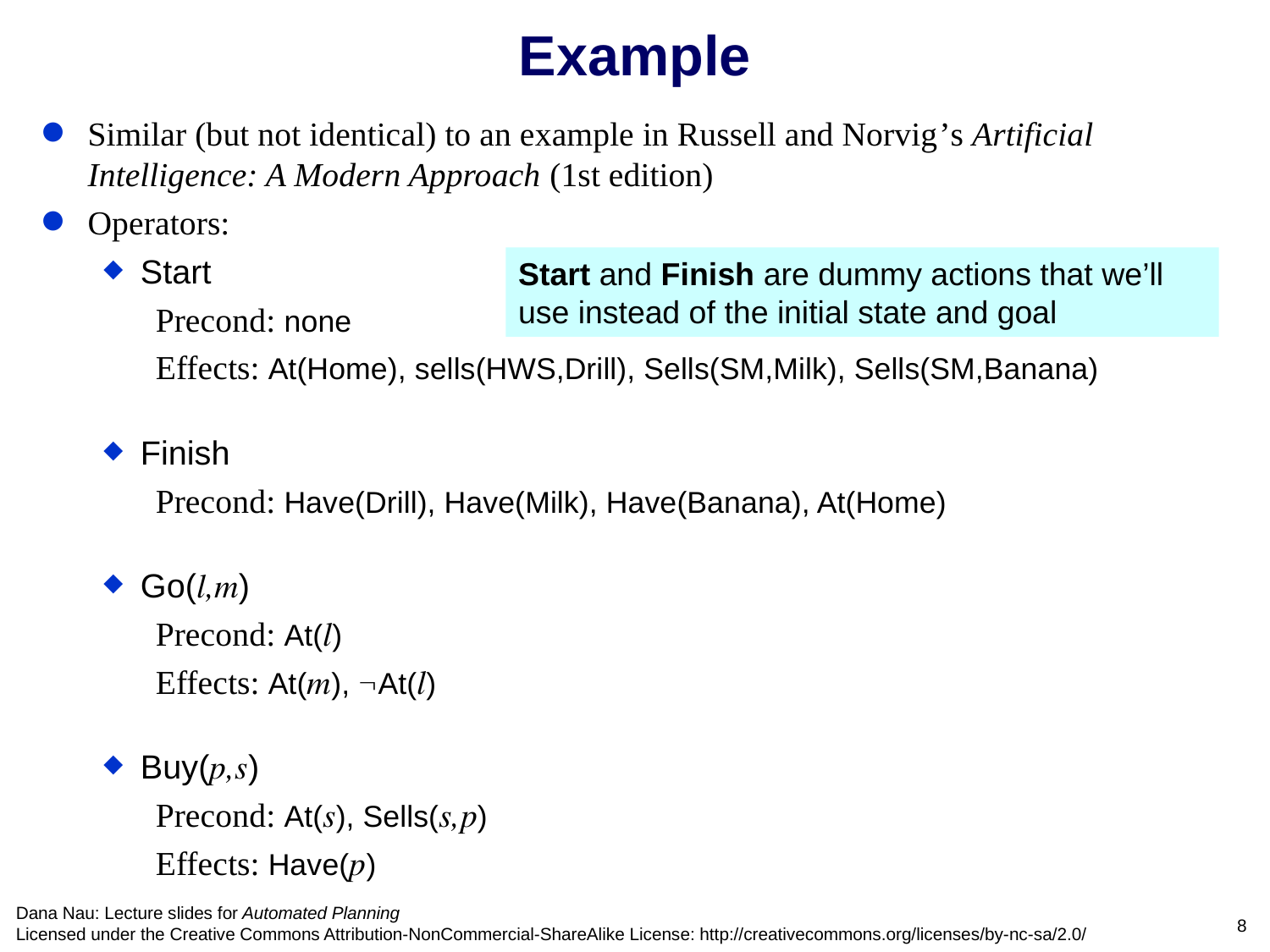Need to give PSP a plan  $π$  as its argument

Initial plan: **Start**, **Finish**, and an ordering constraint



Dana Nau: Lecture slides for *Automated Planning*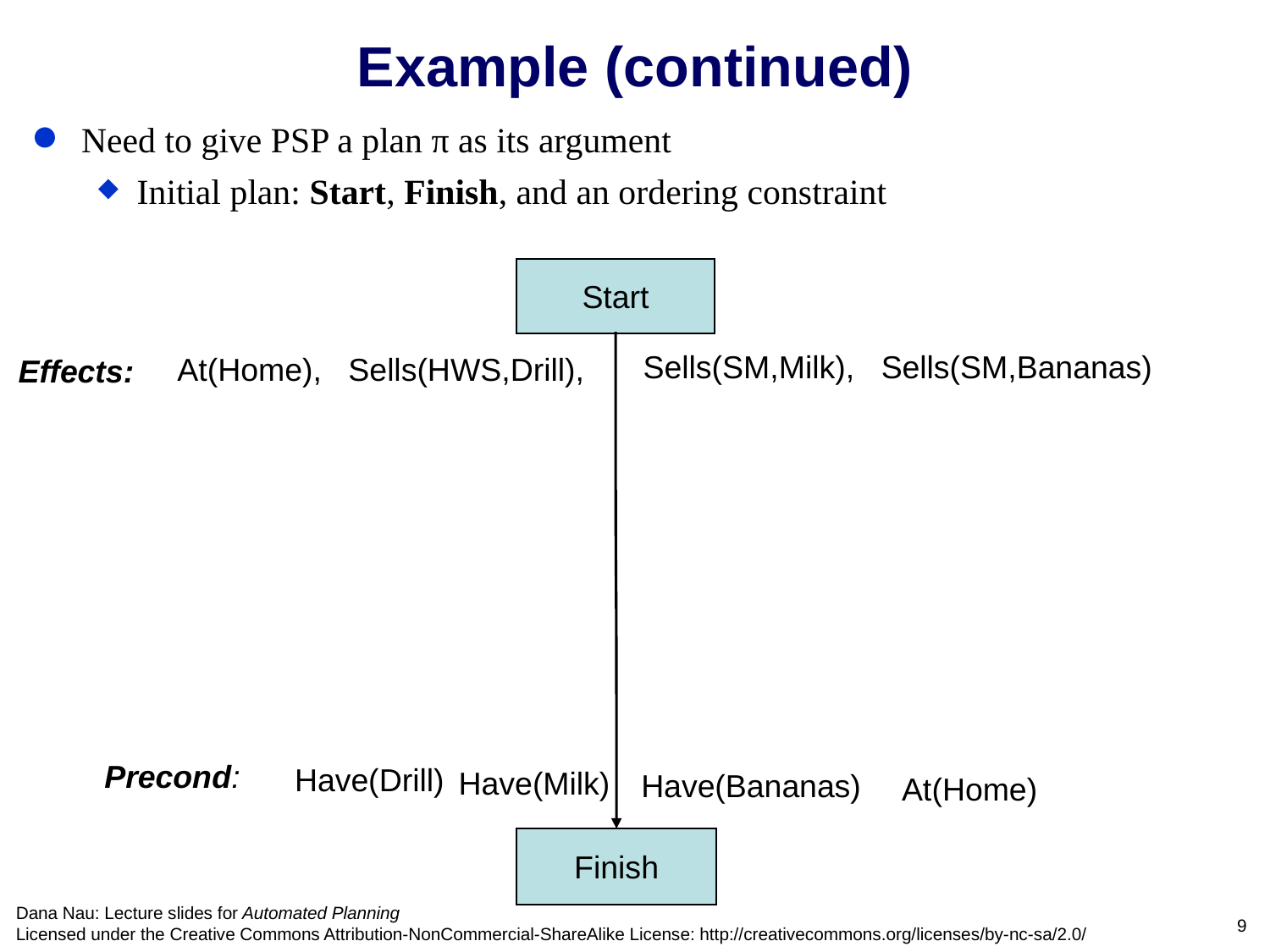The first three refinement steps

These are the only possible ways to establish the Have preconditions



Dana Nau: Lecture slides for *Automated Planning*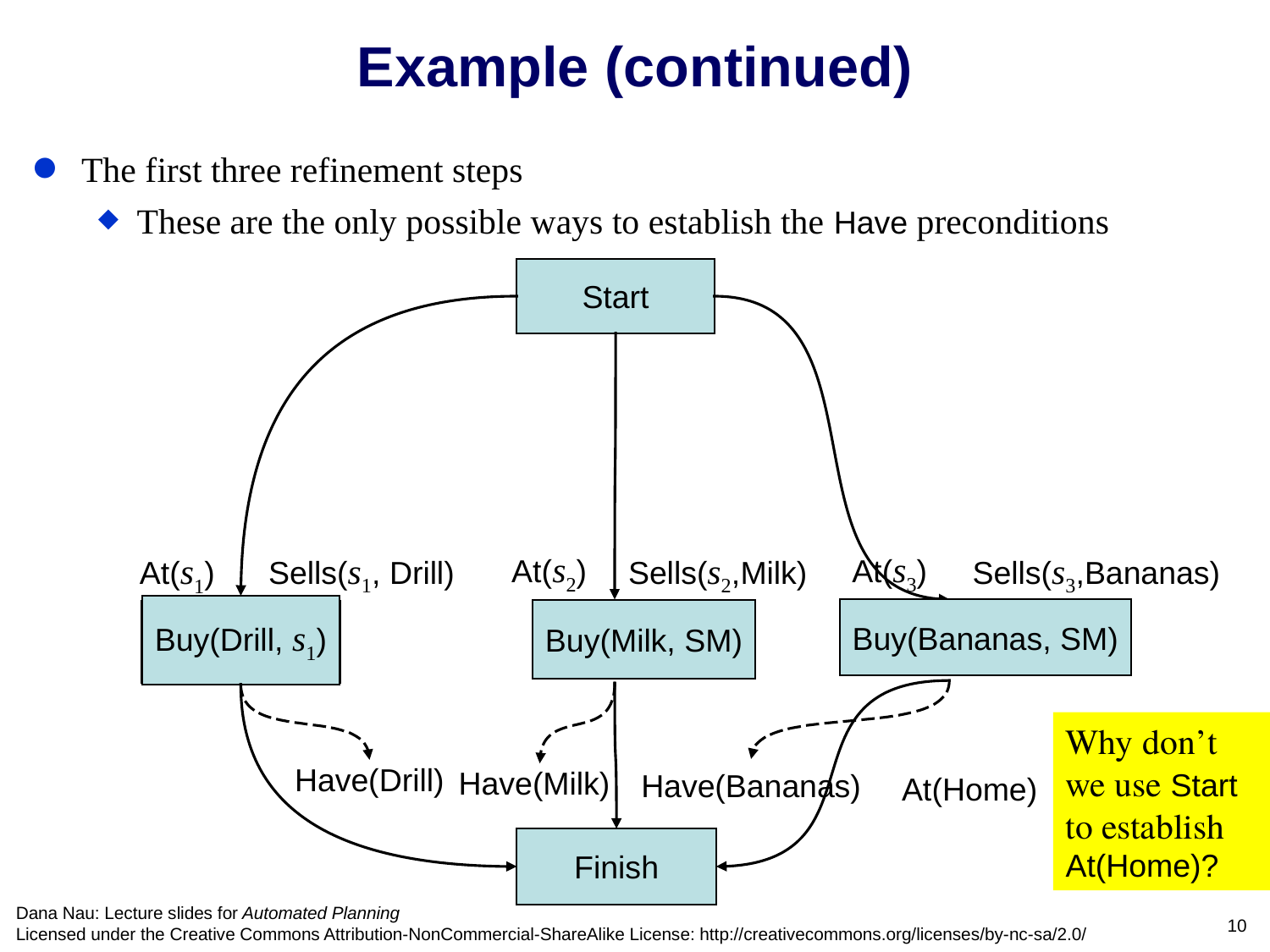Three more refinement steps

The only possible ways to establish the Sells preconditions



Dana Nau: Lecture slides for *Automated Planning*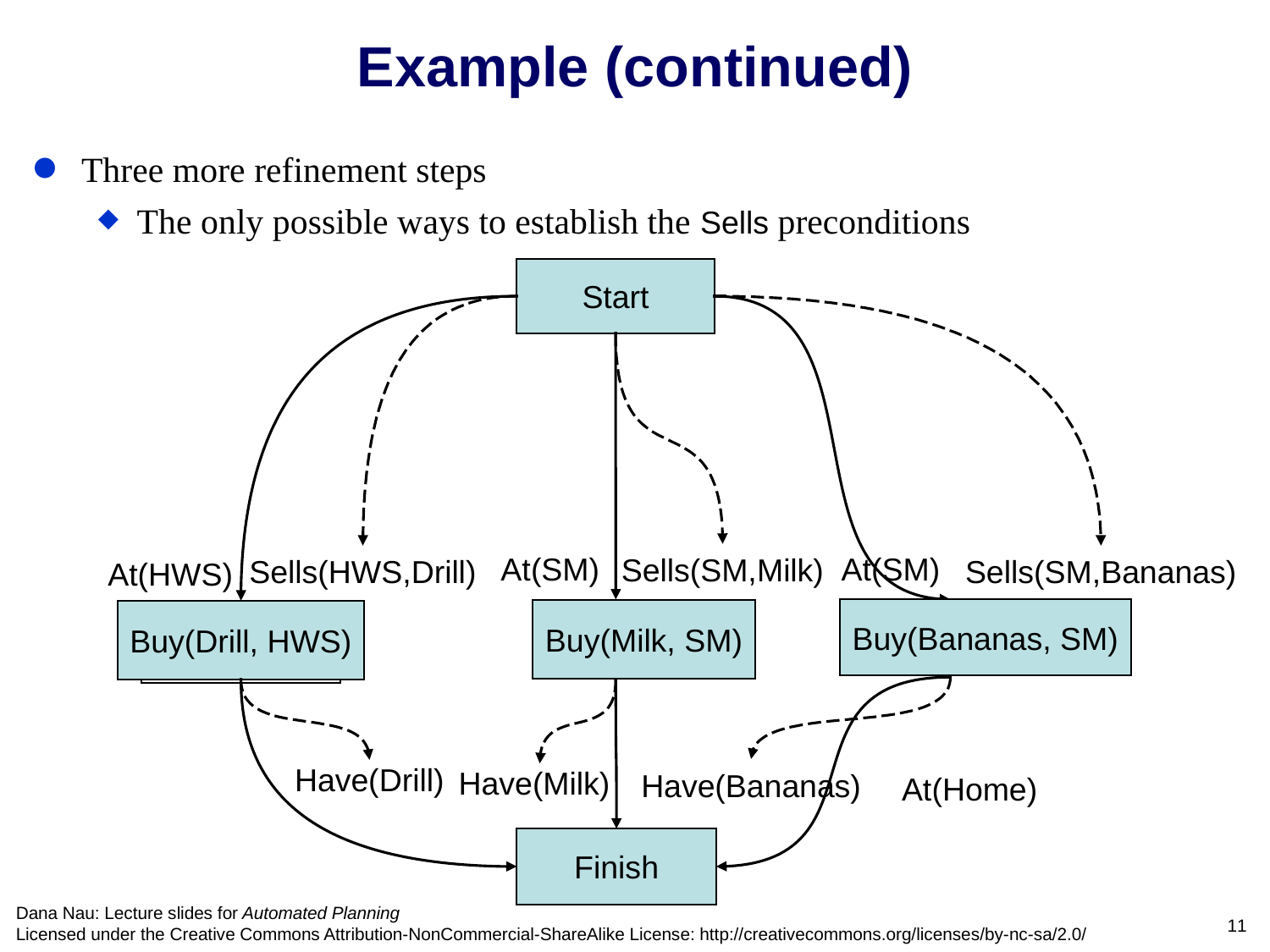Two more refinements: the only ways to establish At(HWS) and At(SM)

This time, several threats occur



Dana Nau: Lecture slides for *Automated Planning*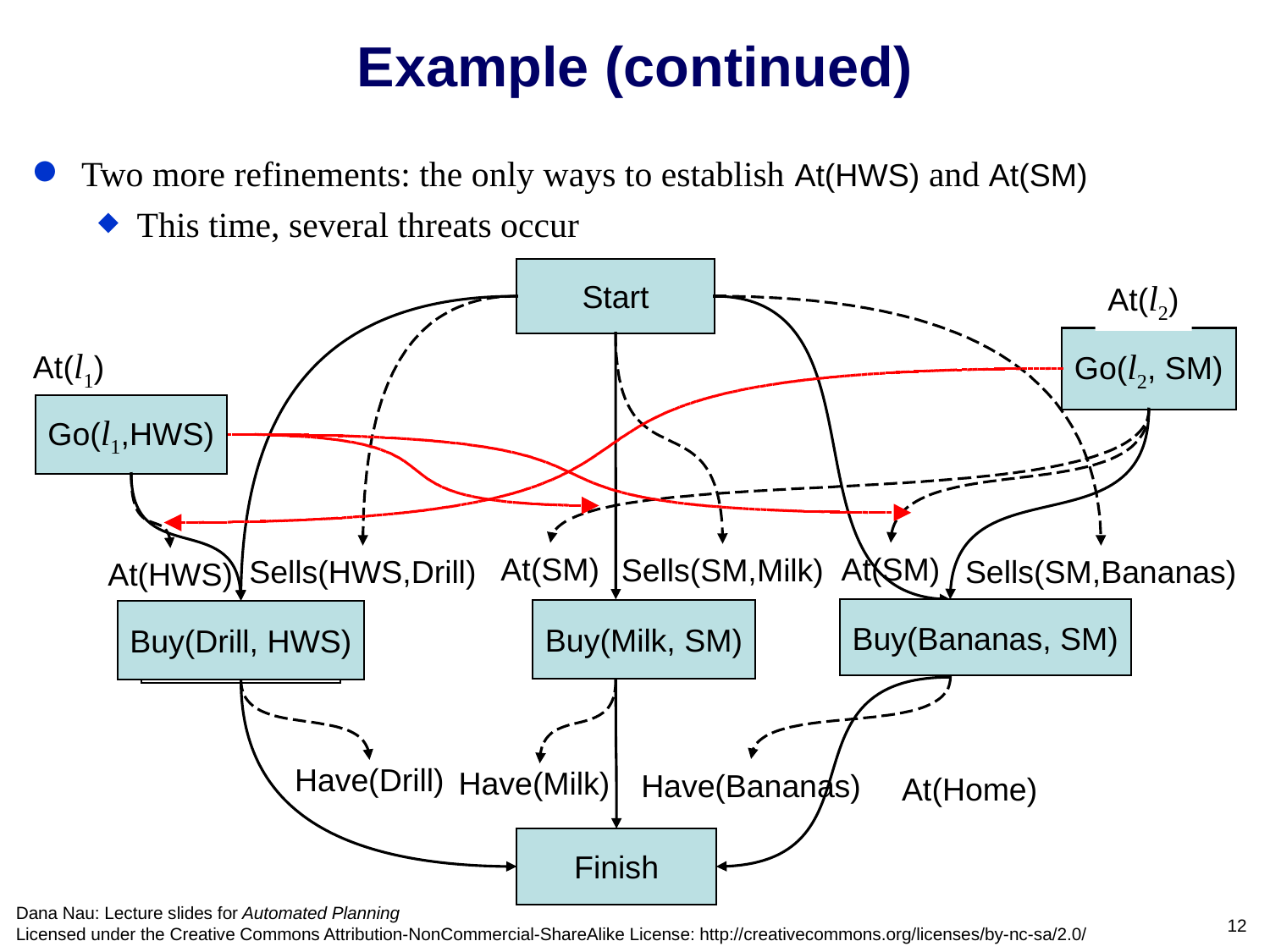- Nondeterministic choice: how to resolve the threat to  $At(s<sub>1</sub>)$ ?
	- Our choice: make Buy(Drill) precede Go(*l*<sub>2</sub>, SM)
	- This also resolves the other two threats (why?)



Dana Nau: Lecture slides for *Automated Planning*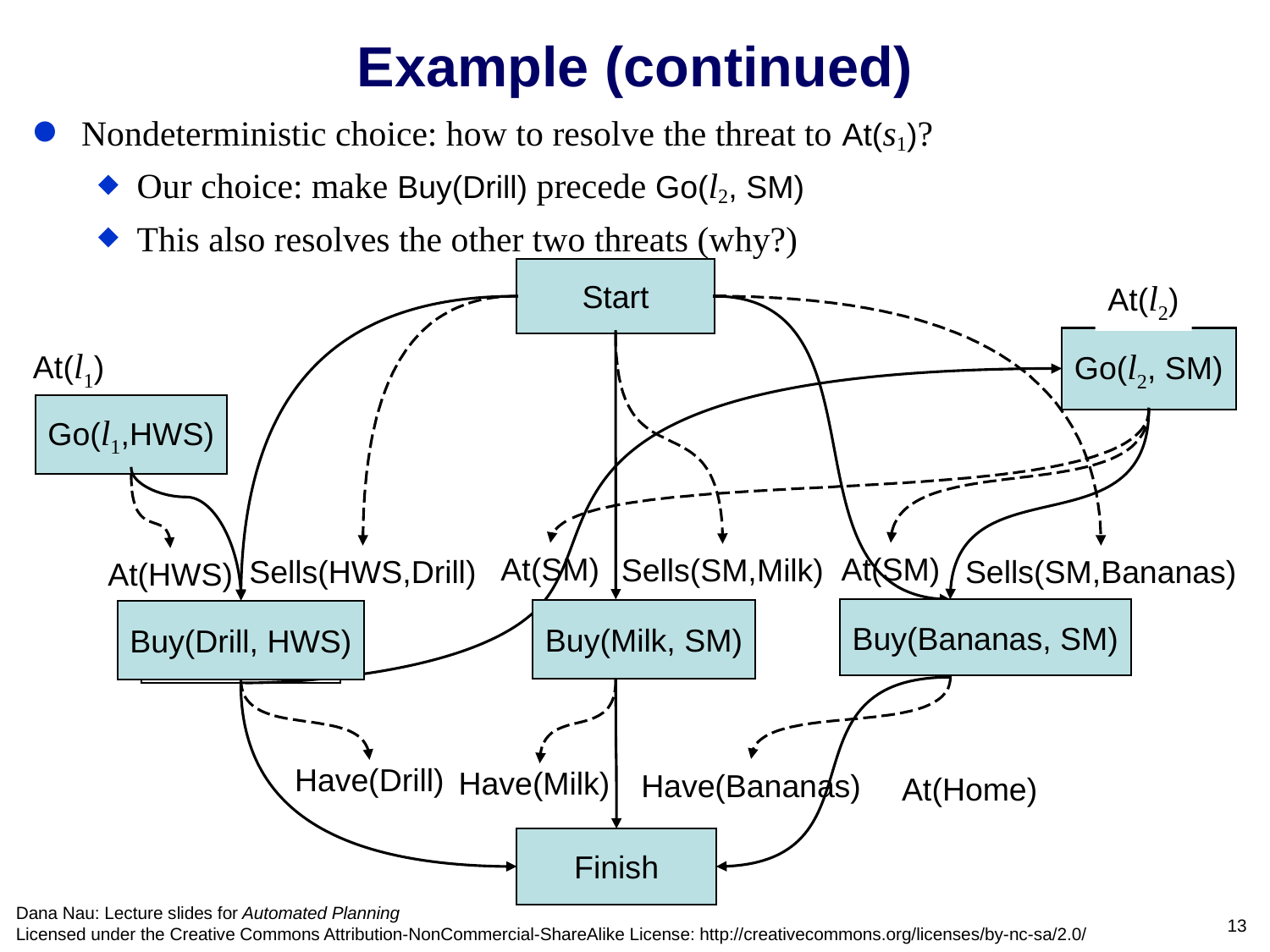- Nondeterministic choice: how to establish  $At(I<sub>1</sub>)$ ?
	- ◆ We'll do it from Start, with *l*<sub>1</sub>=Home
	- How else could we have done it?

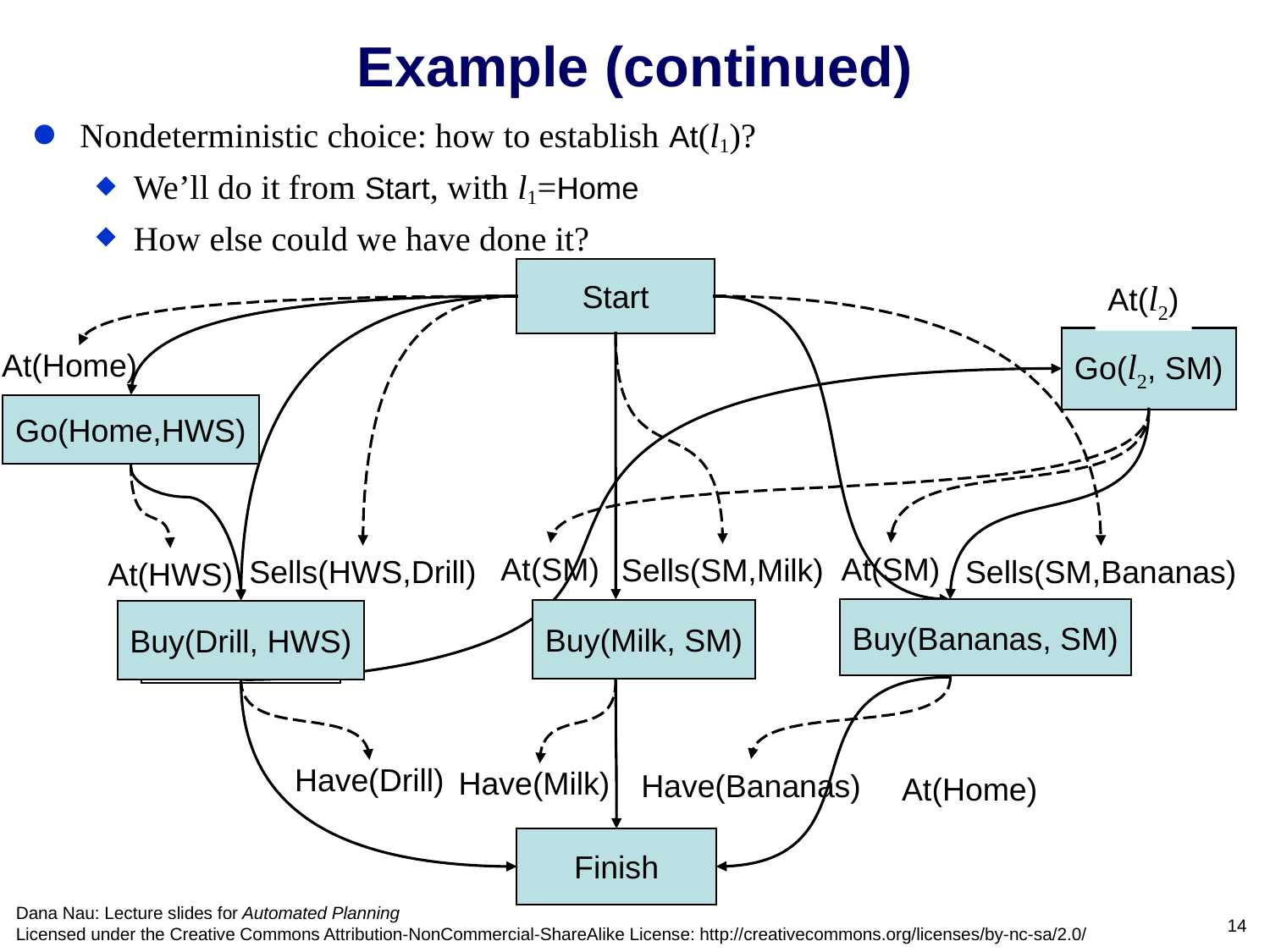Nondeterministic choice: how to establish  $At(l<sub>2</sub>)$ ?

 $\blacklozenge$  We'll do it from Go(Home,HWS), with  $l_2$ = HWS



Dana Nau: Lecture slides for *Automated Planning*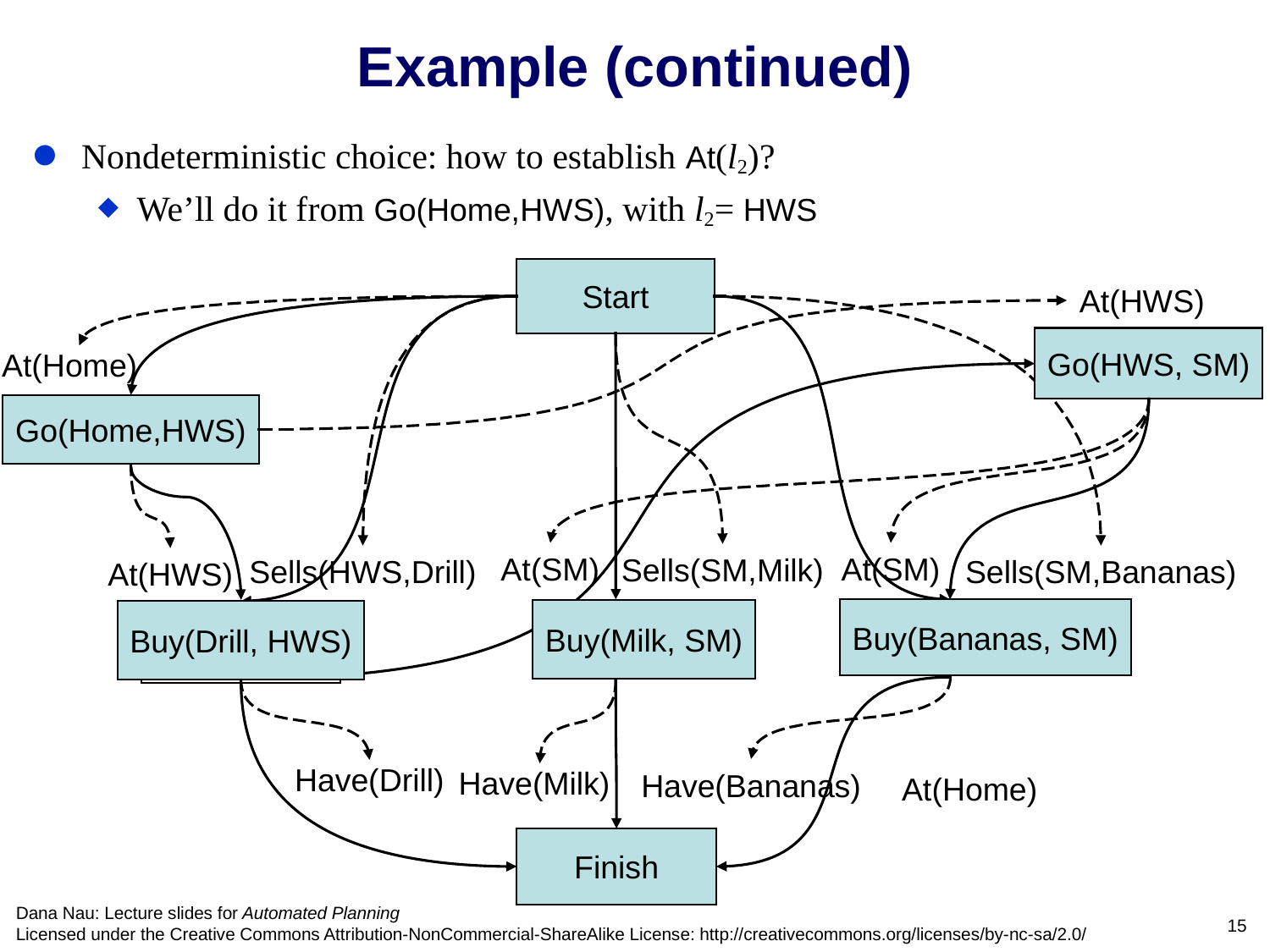- The only feasible way to establish At(Home) for Finish
	- This creates a bunch of threats



Dana Nau: Lecture slides for *Automated Planning*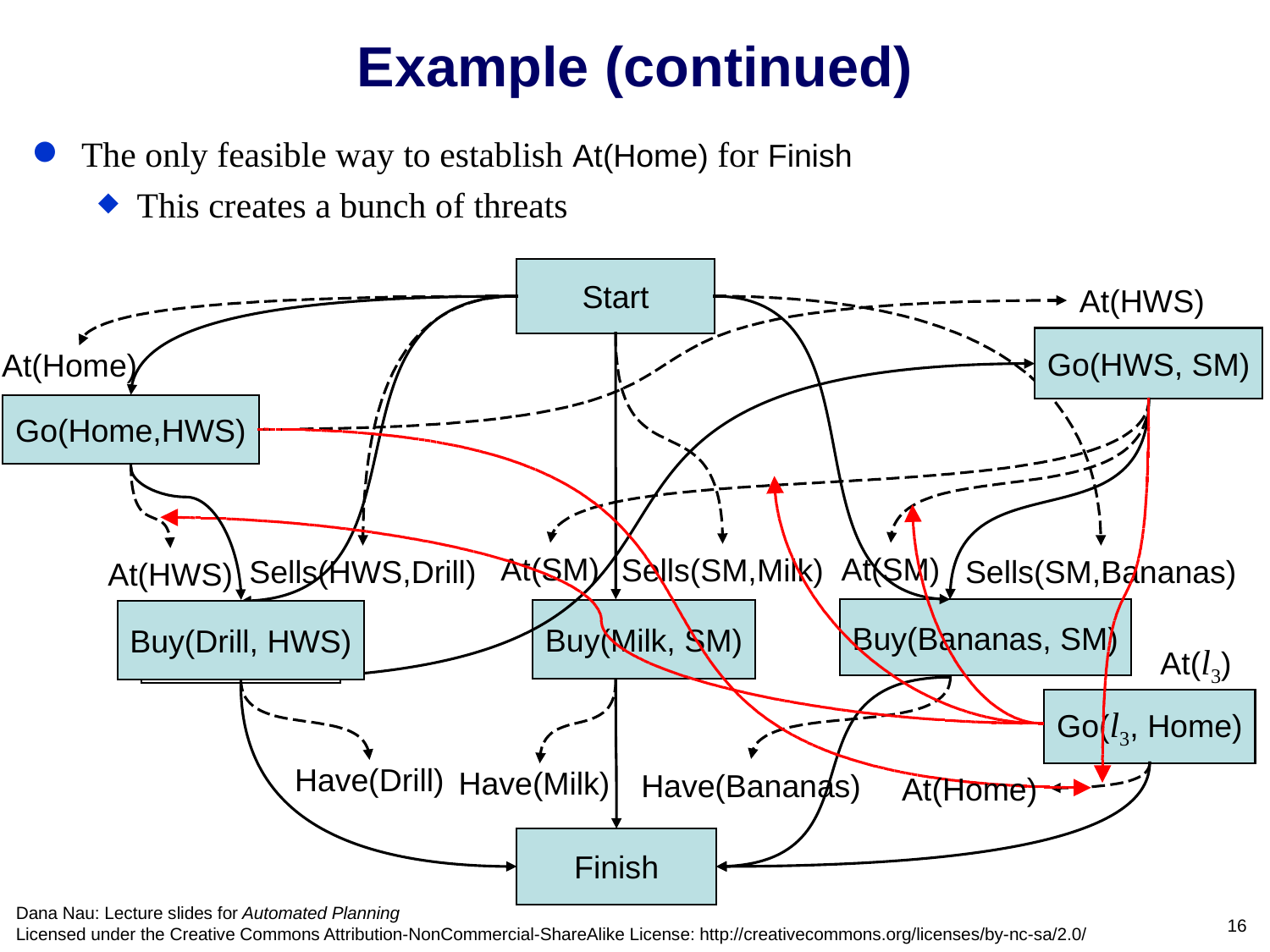To remove the threats to  $At(SM)$  and  $At(HWS)$ , make them precede  $Go(I_3,Home)$ 

This also removes the other threats



Dana Nau: Lecture slides for *Automated Planning*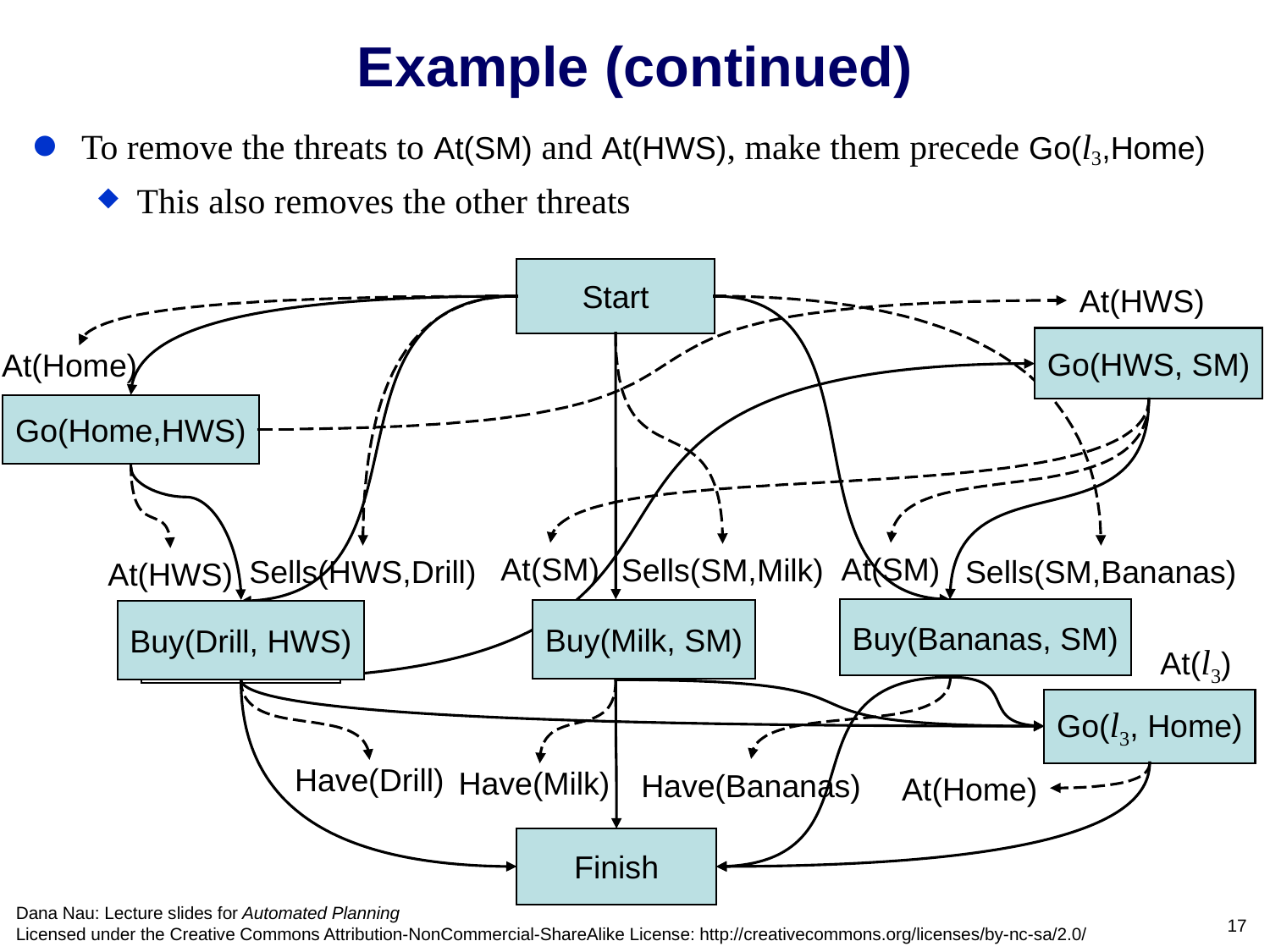#### **Final Plan**

- Establish  $At(l_3)$  with  $l_3$ =SM
- We're done!



Dana Nau: Lecture slides for *Automated Planning*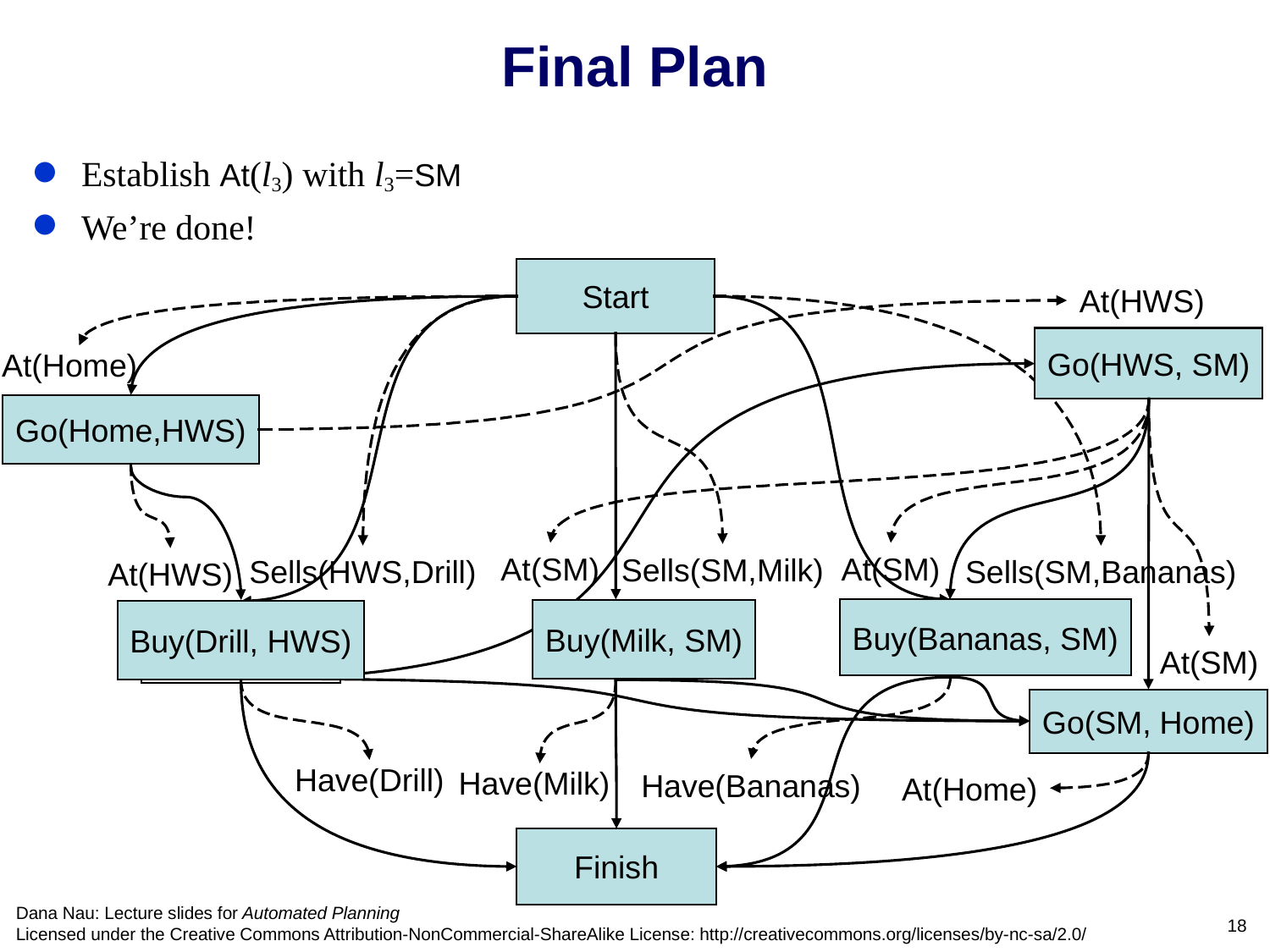## **Discussion**

- How to choose which flaw to resolve first and how to resolve it?
	- ◆ We'll return to these questions in Chapter 10
- PSP doesn't commit to orderings and instantiations until necessary
	- Avoids generating search trees like this one:
- Problem: how to prune infinitely long paths?
	- ◆ Loop detection is based on recognizing states we've seen before
	- $\bullet$  In a partially ordered plan, we don't know the states
- Can we prune if we see the same *action* more than once?

• • • act1  $\rightarrow$  act2  $\rightarrow$  act1  $\rightarrow$  ...

- No. Sometimes we might need the same action several times in different states of the world
	- » Example on next slide

act1  $\rightarrow$  act2 *goal* act2  $\rightarrow$  act1 **… …** Backward statespace search: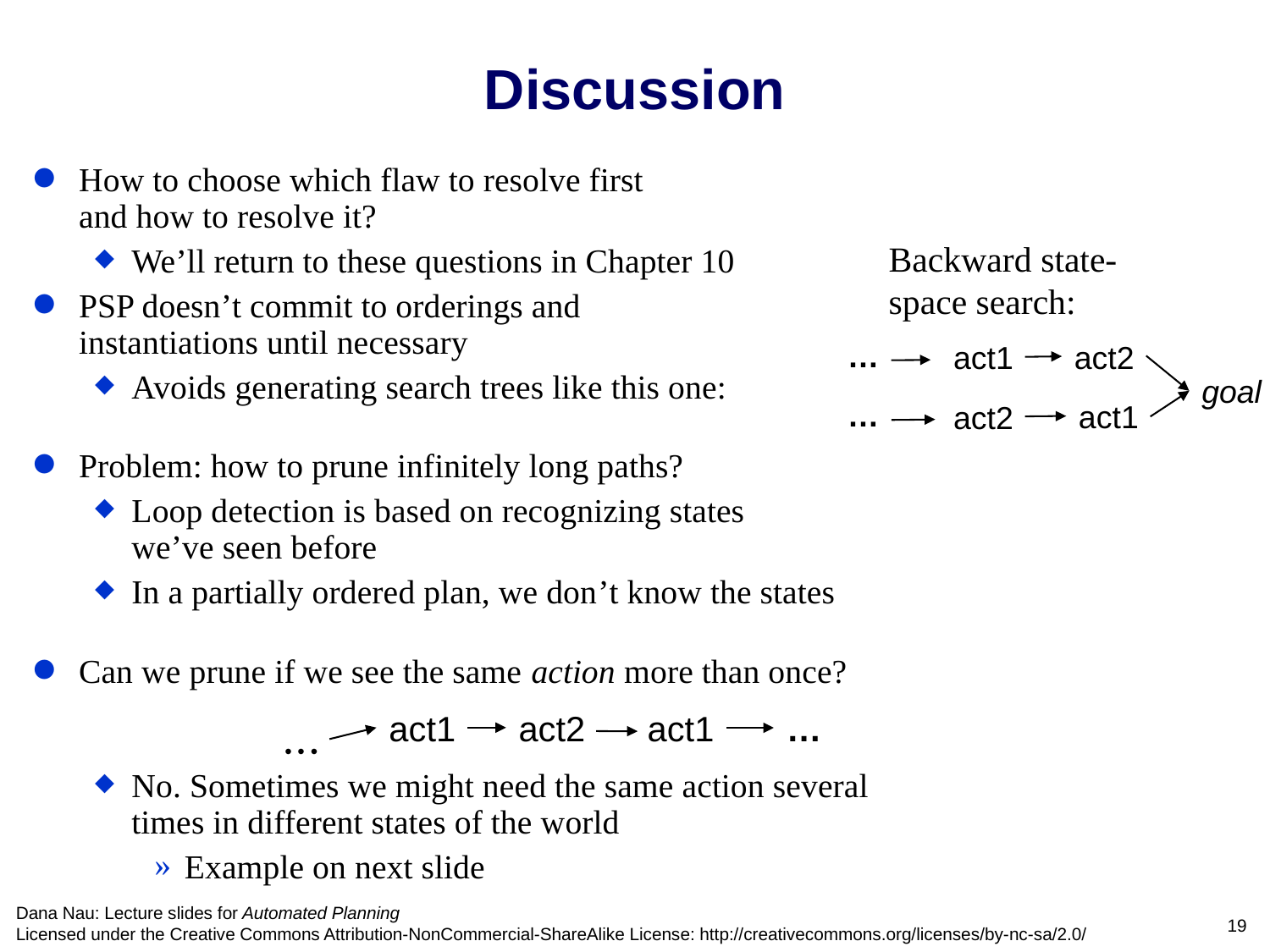## **Example**

|                            | 3-digit binary counter starts at 000,               |  | Plan:                         |               |                   |                |           |
|----------------------------|-----------------------------------------------------|--|-------------------------------|---------------|-------------------|----------------|-----------|
|                            | want to get to 111                                  |  |                               |               | $d_3$ $d_2$ $d_1$ |                |           |
|                            | $s_0 = \{d_3=0, d_2=0, d_1=0\}, \text{ i.e., } 000$ |  | <i>initial state:</i> 0 0 0   |               |                   |                |           |
|                            | $q = \{d_3=1, d_2=1, d_1=1\}, \text{ i.e., } 111$   |  | incr-xx0-to-xx1               | $\rightarrow$ | $\overline{0}$    | 0 <sub>1</sub> |           |
|                            | Operators to increment the counter by 1:            |  | $incr-x01-to-x10$             | $\rightarrow$ |                   | $0$ 1 0        |           |
|                            | incr-xx0-to-xx1                                     |  | incr-xx0-to-xx1               | $\rightarrow$ |                   | $0$ 1 1        |           |
|                            | Precond: $d_1=0$                                    |  | incr-011-to-100               | $\rightarrow$ | $\mathbf{1}$      | 0 <sub>0</sub> |           |
|                            | Effects: $d_1=1$                                    |  | incr-xx0-to-xx1               | $\rightarrow$ | $\mathbf{1}$      | 0 <sub>1</sub> |           |
|                            |                                                     |  | $incr$ - $x01$ - $to$ - $x10$ | $\rightarrow$ | $\mathbf{1}$      | $1\quad$ 0     |           |
|                            | $incr-x01-to-x10$                                   |  | incr-xx0-to-xx1               | $\rightarrow$ | $\mathbf{1}$      |                | $1\quad1$ |
| Precond: $d_2=0$ , $d_1=1$ |                                                     |  |                               |               |                   |                |           |
|                            | Effects: $d_2=1$ , $d_1=0$                          |  |                               |               |                   |                |           |
|                            | incr-011-to-100                                     |  |                               |               |                   |                |           |
|                            | Precond: $d_3=0$ , $d_2=1$ , $d_1=1$                |  |                               |               |                   |                |           |
|                            | Effects: $d_3=1$ , $d_2=0$ , $d_1=0$                |  |                               |               |                   |                |           |

Licensed under the Creative Commons Attribution-NonCommercial-ShareAlike License: http://creativecommons.org/licenses/by-nc-sa/2.0/ <sup>20</sup>